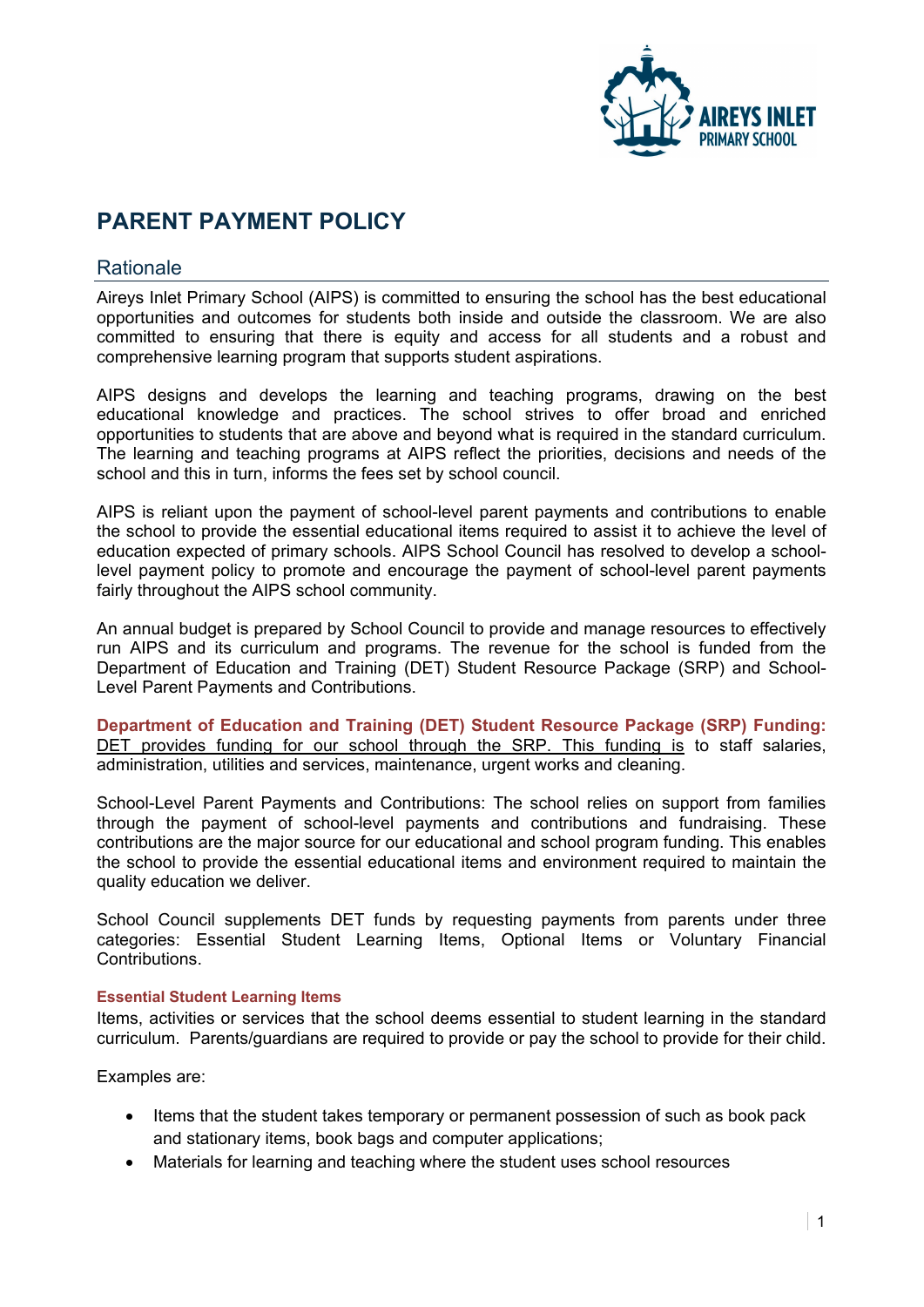• Activities associated with instruction that all students are expected to attend, such as costs associated with camps, excursions and swimming entrance and transport costs.

# **Optional Items**

Programs offered on a user-pays basis, which parents/guardians may choose whether their child accesses or participates.

Examples are:

- Extra-curricular music, sport programs or activities; and
- School Magazine, Year 6 Celebration, concert DVDs.

### **Voluntary Financial Contributions**

Parents/guardians may be invited to donate to the school.

For Example:

- Contributions for a specific purpose identified by the school (e.g. equipment, materials or services) in addition to those funded through the SRP. This may include additional computers or student-related services. These contributions are NOT tax deductible;
- General voluntary financial contributions or donations to the school. These contributions or donations are NOT tax deductible; and
- Donations to a building fund or library fund (if these funds have been endorsed by the Australian Taxation Office and have a Deductible Gift Recipients (DGR) status). Donations to these funds **ARE** tax deductible to the donor.

The Education and Training Reform Act 2006 grants School Councils the power to charge fees for goods and services to support the delivery of free instruction and to raise funds.

# Aims

To provide students of AIPS a high standard of education, access to quality facilities and specialised programs.

To allow School Council to establish a structure for School charges.

To ensure that parents are fully informed of payments requested by AIPS, how they are set and how the decisions are made.

To ensure compliance with the Education and Training reform Act 2006, DET policy and guideline documents.

# Implementation

The Principal is responsible for the implementation and administration of the AIPS Parent Payment Policy developed and approved by School Council.

School Council will set Parent Payments as part of its budget each year.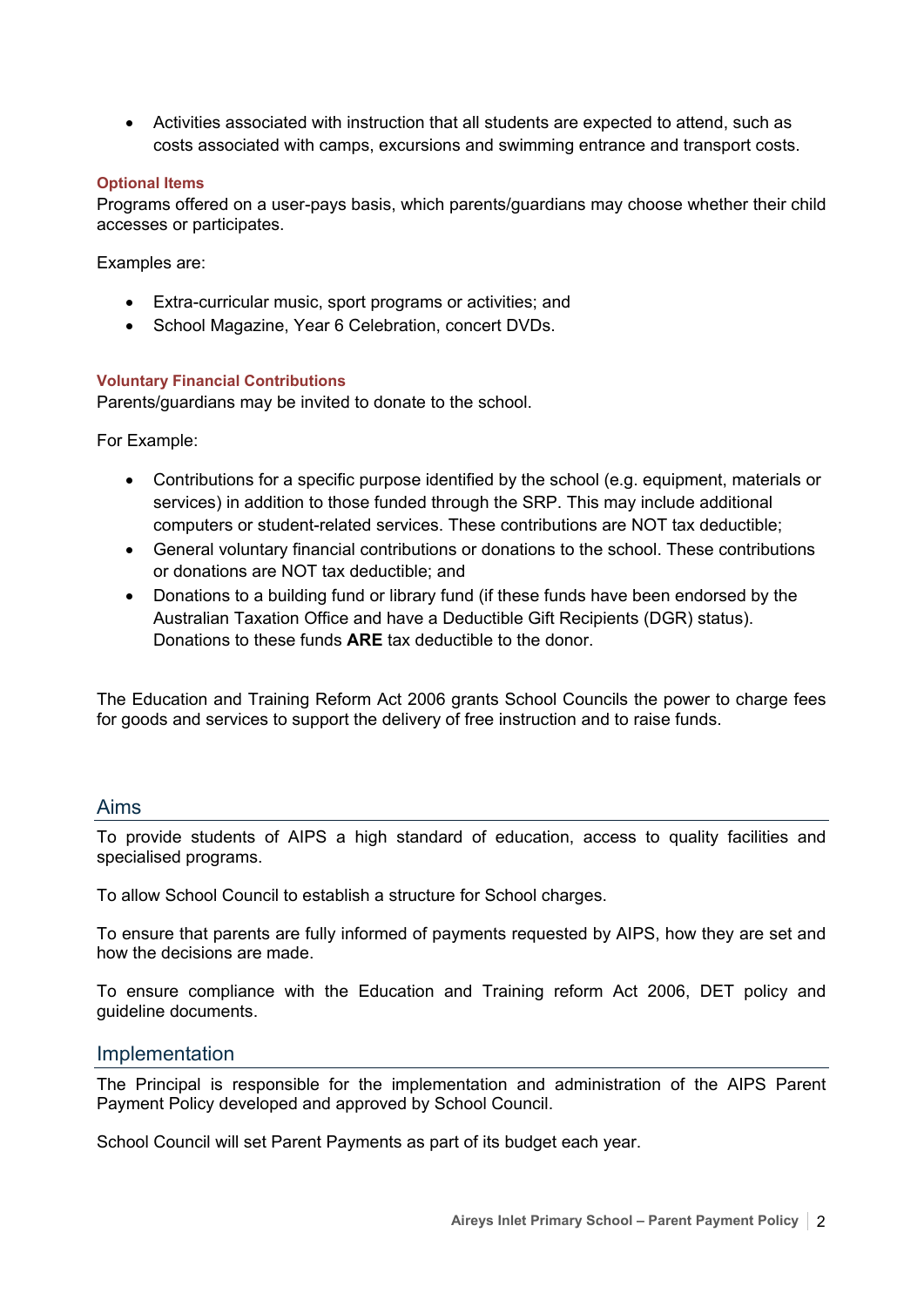School Council will make clear distinctions between voluntary contributions and those materials and services which parents are required to pay, so that parents are not confused regarding the voluntary nature of the contributions.

School Council will set a timeline for parent payments with all payments to be finalised by the commencement of the school year unless otherwise agreed to.

The School will comply with the DET policy and guidelines for Parent Payments in Victorian Government Schools 2008, and undertake the implementation and administration of this policy in line with the Guidelines.

The Principal is responsible for the implementation and administration of the AIPS Parent Payment Policy developed and approved by School Council.

# **PAYMENT ARRANGEMENTS AND METHODS**

In particular Aireys Inlet Primary School:

- Will notify all parents of the school-level parent payments and the date for payment not less than six weeks before the due date for payment;
- Those families experiencing difficulty with the payment of school-level parent payments are encouraged to make an appointment with the Principal to confidentially discuss alternative payment methods. A range of payment options will be freely available and flexible arrangements may be requested in special circumstances;
- Payment may be made by cash, cheque, EFT, BPay or a credit card approved by AIPS;
- If the Essential Student Learning Items payment has not been paid, AIPS may provide a statement of outstanding accounts for school-level parent payments no more than once a term.
- Ensure parent payments are set at levels not exceeding the cost of the materials and/or services being provided;
- Parent payments will only be set under the categories of Essential Student Learning Items, Optional Items and Voluntary Financial Contributions;
- CASES21 Finance package will be utilised at all times to accurately record all transactions, and provide reports/statements etc.;
- Parent/guardian/student details will remain confidential and only used for legitimate purposes within the School;
- Communication with parents will primarily be via the Parent Contributions brochure, Parent Newsletters and Family Statements, which will be provided to all families 2 times per year.

# **In implementing this policy, the school will adhere to the following principles:**

- **Educational value:** Student learning, aspirations and wellbeing are paramount when schools determine their parent payments practices;
- **Access, equity and inclusion:** All students have access to the standard curriculum program and participation of all students to the full school program is facilitated;
- **Affordability:** Cost to parents is kept to a minimum and is affordable for most families at the school;
- **Engagement and Support:** Early identification and engagement strategies by the school ensure parents are well informed of the payment options and supports available for those experiencing hardship;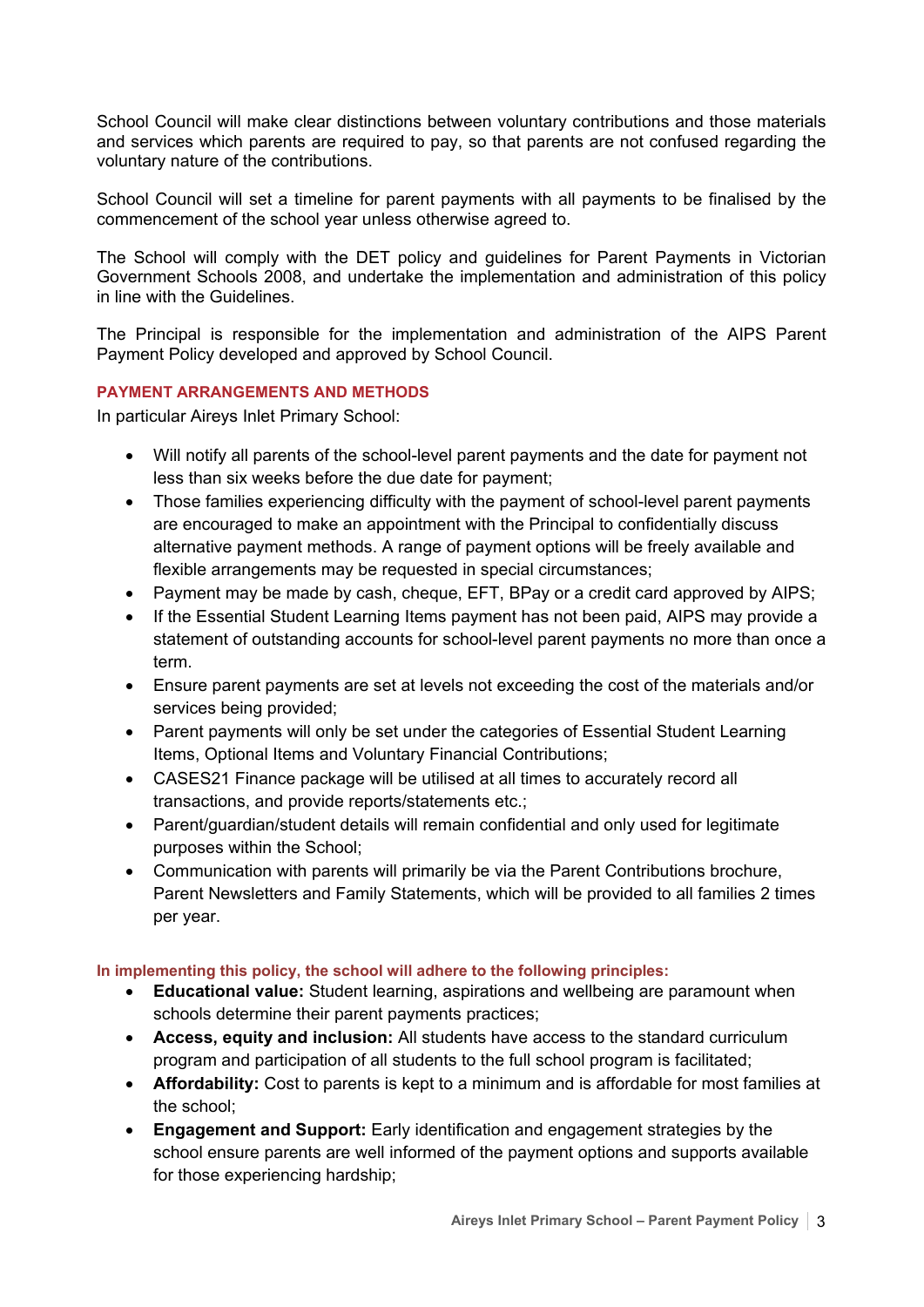- **Respect and Confidentiality:** Parents and students experiencing hardship are treated with respect, dignity, sensitivity and without judgment and the identity and personal information of all parents and students are kept confidential in respect to parent payments; and
- **Transparency and Accountability:** School parent payment practices are well communicated, clear and transparent and their impact on student programs and families are reviewed by school councils.

#### **FAMILY SUPPORT OPTIONS**

#### **Camps, Sports and Excursions Fund (CSEF)**

The Victorian Government introduced the 4-year program in 2015: Parents must apply through Aireys Inlet Primary School. Eligible families will receive \$125 per primary school student. Parents/students holding a means-tested concession card may be eligible. Foster parents and Veterans Affairs card holders may also be eligible. For further online information, please visit: www.education.vic.gov.au/csef and the school office to apply.

#### **Uniform support**

Uniform support may be available for eligible students from State Schools' Relief. Parents must contact Aireys Inlet Primary School to confirm eligibility. Applications must be submitted by the school. Parents cannot apply directly to State Schools' Relief. Please contact Aireys Inlet Primary School for further information on uniform support for families.

#### **Centrepay**

Centrepay is a free, voluntary service for Centrelink customers to pay expenses as regular deductions from their Centrelink payments. Deductions can be started, changed or cancelled at any time to suit the family's circumstances.

#### **Welfare agencies**

There may be help from Welfare and support agencies that have established partnership arrangements with schools to provide further assistance to students and their families.

#### **CONSIDERATION OF HARDSHIP**

In the context of commitment and responsibility, the school has to be responsive to parents experiencing either short-term or long-term hardship. AIPS will provide for an individualised, family-centred and student outcomes approach that necessarily requires thoughtful consideration of each situation. In addition, a proactive approach will be taken and employ early identification and engagement strategies to identify families, who may be experiencing hardship.

All parents are able to contact the Principal, with whom payment arrangements can be discussed. Examples of payment arrangements:

- Deferred payment or the extension of payment deadlines;
- Flexible payment plans beyond what is available in the school's standard policy; and
- Cost saving options available at the school, such as second-hand uniform, loan of school resources, eg: iPads.

We encourage all parents in hardship to meet with the Principal to discuss their individual situation.

#### **These meetings will be confidential.**